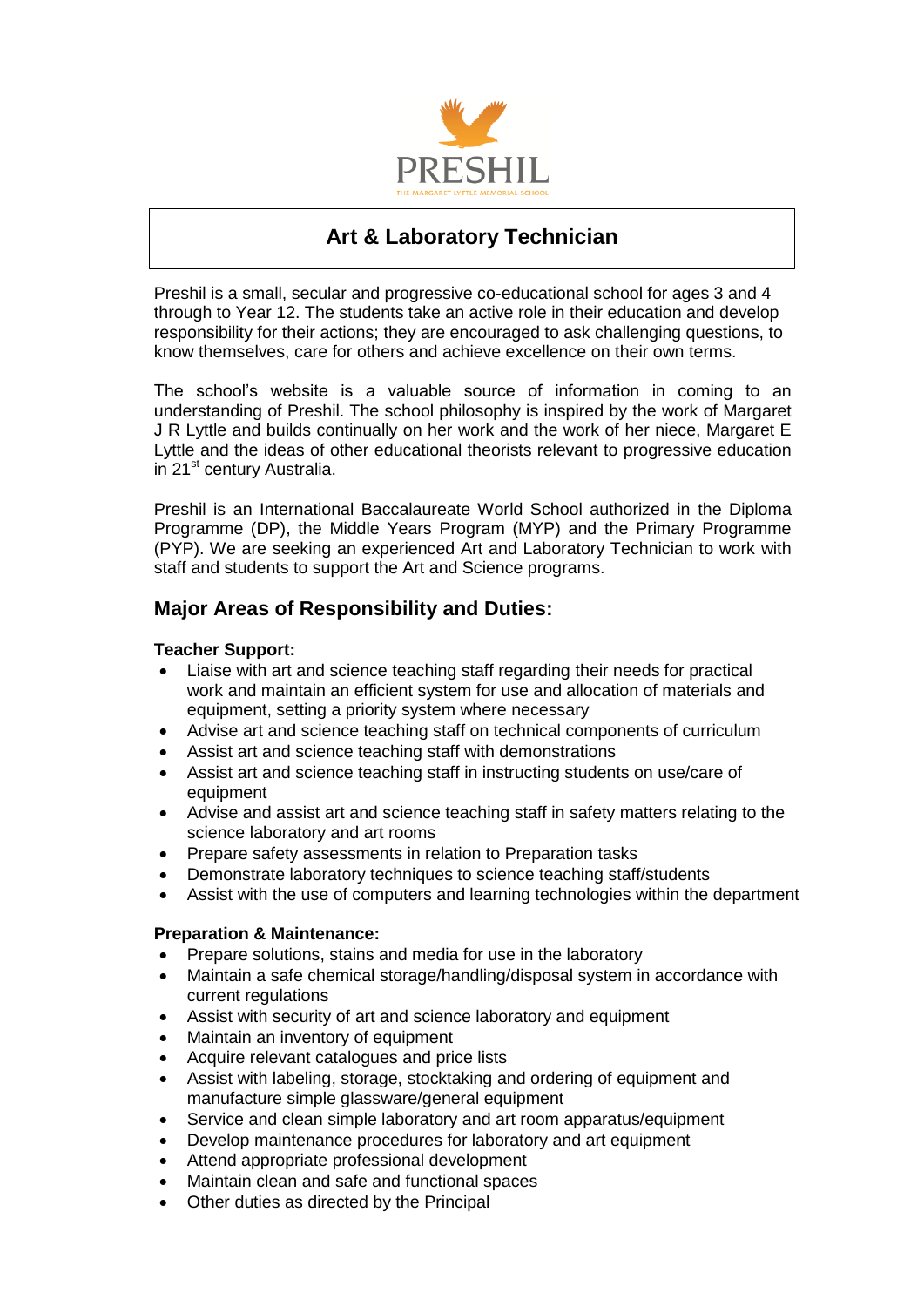# **Care:**

- Care for flora and fauna within the science department, in accordance with current handling and prevention of cruelty regulations
- Collect and maintain living specimens (in accordance with regulations)
- Collect off campus scientific materials, field samples and art materials

#### **Liaison:**

- Liaise with organisations and industries for purpose of acquiring equipment, etc
- Liaise with other schools to share resources
- Be a member of a professional association relevant to the duties of the position

#### **Skills Required:**

- Highly developed interpersonal skills with a friendly disposition
- Ability to work as part of a team
- Adherence to Preshil's Code of Conduct and to Preshil's cultural values
- Current Working With Children Check

# **Desirable:**

- Prior experience in a similar role
- Prior experience working with Secondary School students
- Level 2 First Aid Certificate

# **Ensuring the Safety of Children and Young People**

Our organisation takes child protection seriously, and as an employee or volunteer of Preshil The Margaret Lyttle Memorial School, you are required to meet the behaviour standards outlined in our Safeguarding Children in Schools Code of Conduct. You can also access a copy of these guidelines via the Preshil website <http://www.preshil.vic.edu.au/why-preshil/policies/>

Therefore as a part of your duties and responsibilities, you are also required to:

- Provide a welcoming and safe environment for children and young people
- Promote the safety and wellbeing of children and young people to whom we provide services
- Ensure that your interactions with children and young people are positive and safe
- Provide adequate care and supervision of children and young people in your charge
- Act as a positive role model for children and young people
- Report any suspicions, concerns, allegations or disclosures of alleged abuse to management
- Maintain valid 'working with children' documentation
- Undergo periodic 'national criminal history record' checks
- Report to management any criminal charges or convictions you receive during the course of your employment/volunteering that may indicate a possible risk to children and young people

#### **Conditions of Employment**

The successful applicant will be subject to a Working With Children Check and Criminal History Records Check where applicable.

Our organisation undertakes several screening processes to ensure the appropriate protection of children in its care. This includes reference checks, identity check, qualification checks and professional registration checks.